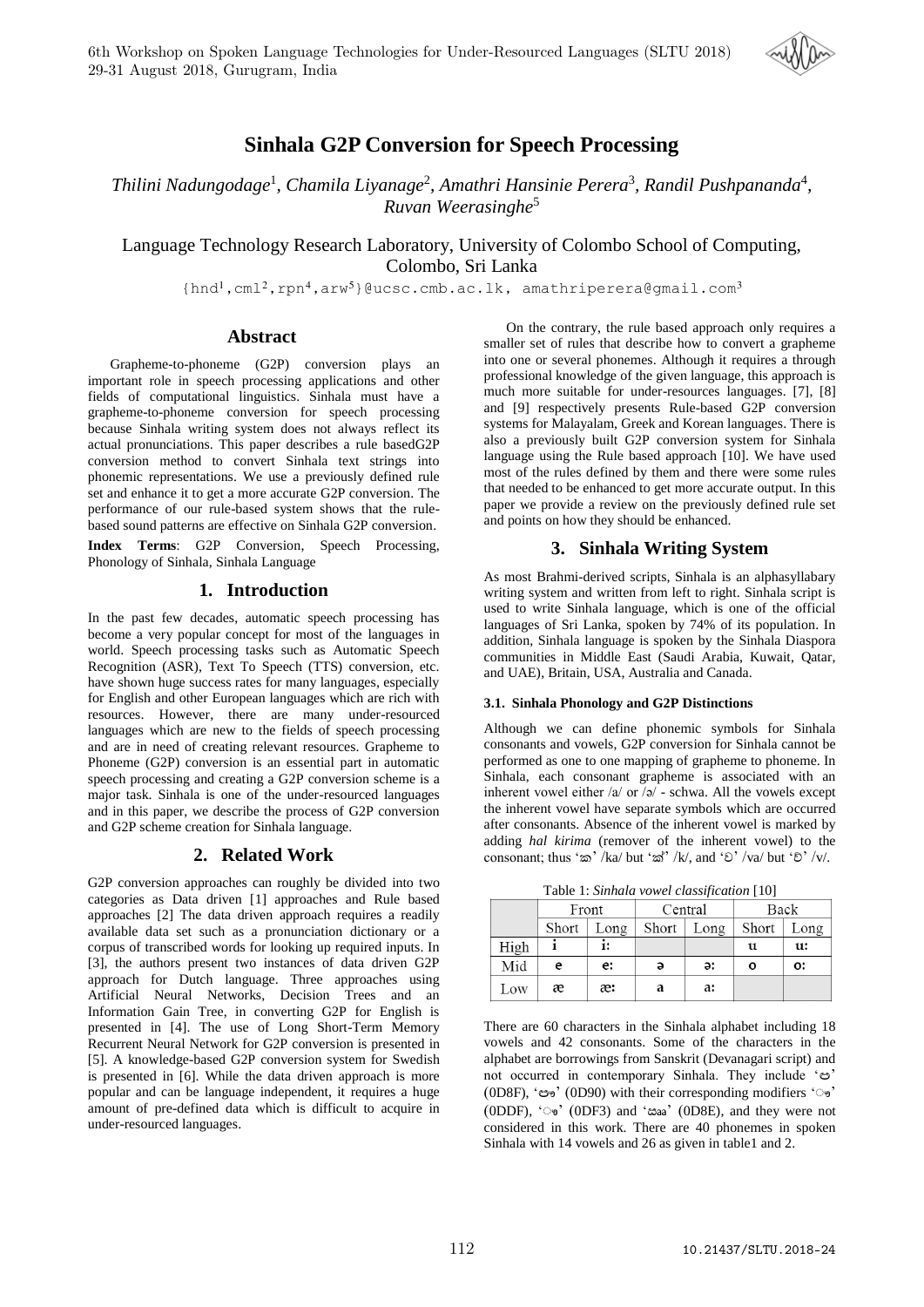Table 2: *Sinhala consonant classification*[10]

|                               |             |   | Lab. Den. Alv. Ret. Pal. Vel. Glo. |             |   |              |                 |   |
|-------------------------------|-------------|---|------------------------------------|-------------|---|--------------|-----------------|---|
| Stops                         | Voiceless p |   | t                                  |             |   |              | k               |   |
|                               | Voiced      | ь | d                                  |             | d |              | g               |   |
| Affricates Voiceless          |             |   |                                    |             |   | C            |                 |   |
|                               |             |   |                                    |             |   | Ŧ            |                 |   |
| Pre-nasalized<br>voiced stops |             | Б | a                                  |             | ą |              | $\widetilde{g}$ |   |
| <b>Nasals</b>                 |             | m |                                    | $\mathbf n$ |   | $\mathbf{n}$ | ŋ               |   |
| <b>Trill</b>                  |             |   |                                    | r           |   |              |                 |   |
| Lateral                       |             |   |                                    |             |   |              |                 |   |
| Spirants                      |             | f | s                                  |             |   |              |                 | h |
| Semivowels                    |             | w |                                    |             |   |              |                 |   |

## *3.1.1.* ඍ*with its distinctions*

This is a specific letter in the Sinhala alphabet. Though 'ඍ' (0D8D) occurred as a vowel, with its modifier 'a' (0DD8) and 'aa' (0DF2 - modifier of 'æaa') pronounced as Consonant-Vowel Sequences (CVS) in spoken Sinhala. 'ඍ'is occurred in the initial position only for few words, and has two pronunciations as /ri/ for 'ඍණ' /rinə/ and /ir/ for 'ඍතු' /irtu/. Its modifier 'a' is used with consonants and pronounced different ways. Frequently it is pronounced as /ru/ with preceding consonants, thus 'මෘදු' and 'විස්තෘත' as /mrudu/ and /vistrutə/. For number of words it is pronounced as /ur/ for 'විකෘති' /vikurti/ and 'වෘකයා' /vurkaja/ but in 'ප්රව ත්තති' /prəurti/, preceding consonant is in silent. When ' $\circ$ a' with h in the initial consonant, the 'a' is pronounced as /ər/ for 'හෘද' /hərdə/. But in the middle of words it sounds /ur/ as in 'සහ ද' /sahurdə/. Thus, there is a set of words, when 'a' is occurred the preceding consonant duplicates. For instance, 'පිතෘ'and 'පුාකෘත'pronounced as /pittru/ and /prakkrutə/. As a special case in 'කර්තෘ' /r/ is replaced with /t/ and pronounced /kattru/.

#### *3.1.2. Anusvara and Visarga*

Both *anusvara* '•' (0D82) and *visarga* '•' (0D83) are specific modifiers in Sinhala which can be preceded by any sign except *halanta* (0DCA). The *anusvara* pronounced /ŋ/ and frequently used in spoken Sinhala. *Visarga* /h/ is occurred in the borrowings from Sanskrit and rarely used.

#### *3.1.3. Rakaranshaya and Yanshaya*

*Rakaranshaya* (*RSY*) and *yanshaya* (*YSY*) are representations of ' $\sigma'$  /r/ and ' $\sigma'$  /j/ in Sinhala writing system. They are occurred after consonants (where the inherent vowel is removed) thus 'ක්රම' /krəmə/ and 'වාකය' /va:kjə/ are formed. In speaking, the preceding consonant of *RSY* or *YSY* is doubled if they occurred not in the followings; at the initial syllable of a word (ශ්රම /ʃrəmə/ and ධ්යාන /dja:nə/), two consonants together (චන්ද්ර /candrə/ and අචින්ද්තය /acintjə/) or with *anusvara* (ඉංගීසි /iŋgri:si/ and සංඛාභ /saŋkja:/). However, in the other places it is getting doubled; 'අගු' /aggra/, 'චිතු' /cittrə/ and 'අනය' /annjə/, 'සතය' /sattjə/ etc.

#### *3.1.4. Diphthongs in Sinhala*

There are 19 diphthongs in Spoken Sinhala. Two of them; i.e.  $\alpha$ i/ ( $\circ$  $\circ$ ) and  $\alpha$ u/ ( $\circ$  $\circ$ ) has two separate letters in the character alphabet with corresponding modifiers. All the other diphthongs are made from 3 phonetic sequences of /vu/ 'වු',

/v/ 'ව්' and /ji/ 'යි' which are formed with two semi vowels; /v/ and /j/. G2P diphthong mapping for developing TTS is not much complicated. However. Phoneme to grapheme mapping which is needed for automatic speech recognition is little complicated since some of the diphthongs have two or three written forms. Ex: diphthong /au/ has three forms as 'ඖ' for 'ඖෂධ්' /auʃədə/, 'අවු' for 'අවුකන' /aukənə/ and 'අව්' for 'අව්ව' /auvə/. Diphthong mapping is given in table 5.

## **4. G2P Conversion**

In this section we describe the rules we implemented for converting G2P for Sinhala. As mentioned above Sinhala G2P conversion cannot be done as a one to one mapping. There are several rules to adhere when converting both consonants and vowels in Sinhala.

#### **4.1. Phonetic Scheme**

The first step of G2P conversion is defining a symbol set for Sinhala phonemes. There are several options we can use to represent Sinhala phonemes. One way is to use IPA symbols which is the standard way to represent speech sounds. However, IPA symbols have non-ASCII characters and most of the speech processing engines do not support those characters. Hence, we need to define a symbol set using ASCII characters only. Typical way of defining phonetic symbols is to use the English alphabet to represent the speech sounds of the target language. Since English alphabet has only 26 characters and Sinhala has more characters (and speech sounds) than that, we should either use both lower-case and upper-case English characters or, use multiple characters to represent one speech sound. The choice between these two representations vary with the used speech processing engine as some engines only supports the use of single case (upper or lower) – where we should use multiple characters, and some engines does not support the use of multiple characters – where we should use both cases.

|  |  |  |  |  | Table 3: G2P Mapping for Vowels & Modifiers |
|--|--|--|--|--|---------------------------------------------|
|--|--|--|--|--|---------------------------------------------|

| Independent<br><b>Vowels</b> | <b>Dependent</b><br><b>Vowels</b> | Pronunciation |
|------------------------------|-----------------------------------|---------------|
| අ                            |                                   | a/a           |
| ආ                            | $\circ$                           | a:            |
| ඇ                            | $\mathbb{O}_{\zeta}$              | æ             |
| ඇ                            | $\mathbb{O}_{\mathfrak{F}}$       | æ:            |
| g                            | O                                 | $\mathbf{i}$  |
| ඊ                            | ಿ                                 | $\ddot{i}$ :  |
| Ĉ                            | 9                                 | u             |
| Ĉ۹                           | ្ម                                | u:            |
| ඎ                            | $\bigcirc$ a                      | ri / ru       |
|                              | $\bigcirc$ aa                     | ru:           |
| එ                            | ෙ                                 | e             |
| ඒ                            | ේ                                 | e:            |
| ඓ                            | ෛ                                 | ai            |
| ඔ                            | ො                                 | $\mathbf 0$   |
| ඔ                            | ෝ                                 | о:            |
| ඖ                            | ෞ                                 | au            |

In Sinhala we encounter three types of graphemes as vowels, consonants, and vowel modifiers. Each modifier is pronounced as same as their corresponding vowel. Hence, a vowel and its corresponding vowel modifier are mapped into same phonetic symbol (Table 3).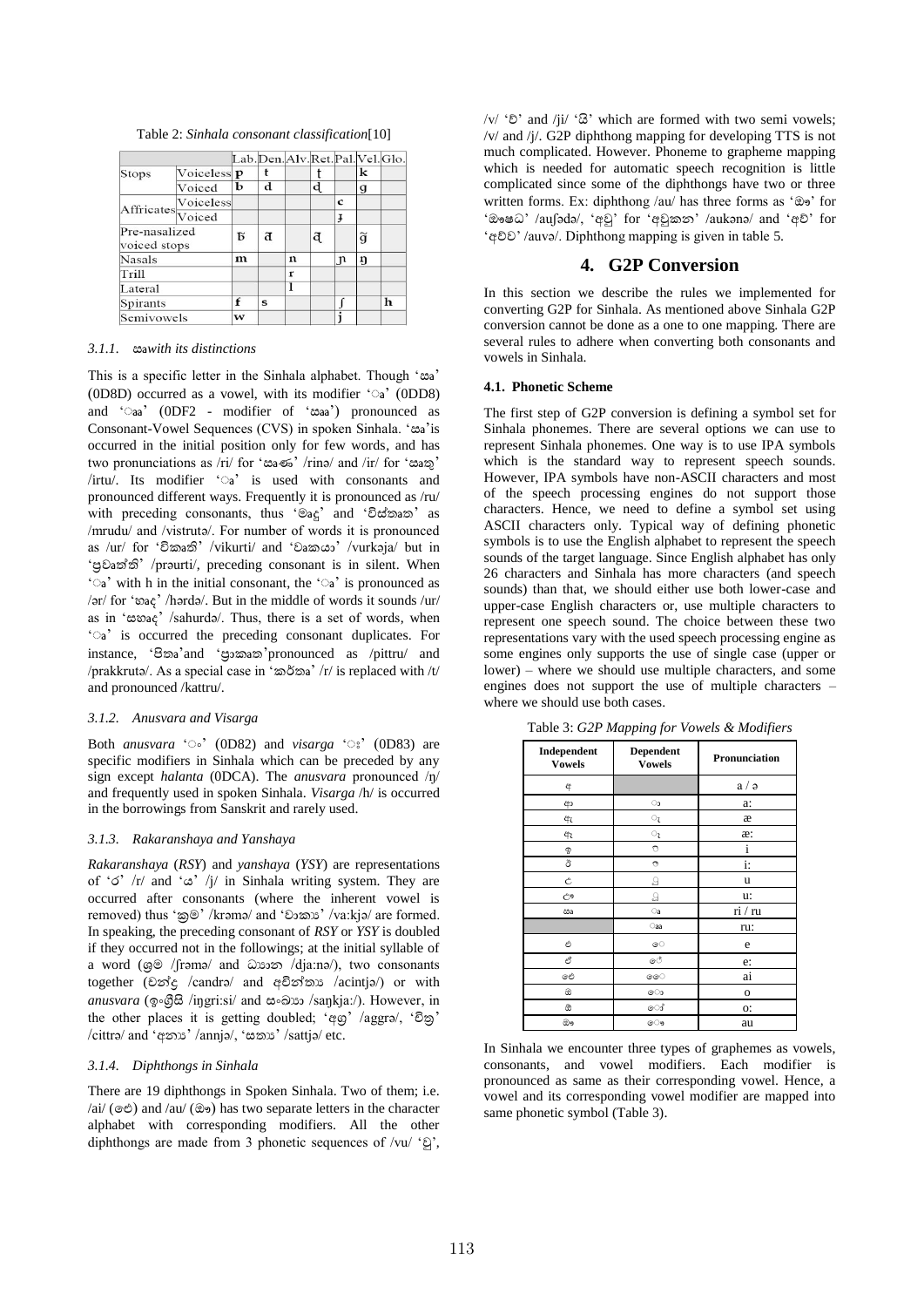Also, Sinhala language has different orthographic representations for aspirated and non-aspirated versions of the same consonant. However, in colloquial Sinhala, the aspirated sounds are not pronounced, and they are pronounced same as their non-aspirated sound. Therefore, representing aspirated and non-aspirated sounds either with same symbol or two different symbols depends on the type of application. Table 4 shows the IPA mapping for Sinhala consonants.

| Consonant<br>Character(s) | Pronunciation  | <b>Consonant</b><br>Character(s) | Pronunciation           |
|---------------------------|----------------|----------------------------------|-------------------------|
| ක/බ                       | k              | ę                                | ã                       |
| ග/ස                       | g              | ප/ඵ                              | p                       |
| ඞ/ം                       | ŋ              | බ/හ                              | b                       |
| හ                         | $\overline{g}$ | ◉                                | m                       |
| ව/ඡ                       | c              | ඔ                                | ĥ                       |
| ජ/ඣ                       | J              | ω                                |                         |
| ඤ/ඥ                       | J1             | ó                                | $\mathbf{r}$            |
| ರ/ು                       | t              | e/e                              |                         |
| ඩ/ඪ                       | d.             | ව                                | $\overline{\mathbf{V}}$ |
| ණ්න                       | n              | ශ/ෂ                              | $\int$                  |
| ඩ                         |                | ස                                | S                       |
| ත/ථ                       | t              | හ/ඃ                              | h                       |
| ද/ධ                       | d              | c                                | F                       |

Table 4: *G2P Mapping for Consonant Characters*

### **4.2. G2P Rules**

After defining a phonetic scheme, before applying any rules, we initially convert the given text (input) into its rough phonetic representation. In this step we combine the inherent vowel - schwa (/ə/) sound to each consonant which is without any modifier (For ex: මම->məmə). Then, using this initial representation, we apply the following rules to get an accurate phonetic representation of Sinhala text.

#### *4.2.1. Consonants*

In Sinhala G2P conversion, most of the consonants has a one to one mapping with the addition of inherent vowel sound or the corresponding modifier sound. However, there are some special cases when the pronunciation of the consonant differs from the normal.

#### *Consonant\_Rule\_01*

If the word contains a *RSY* or *YSY* - (The presence of these two characters are identified by the presence of the Zero-Width-Joiner (ZWJ) – a Unicode control character which is used to combine Sinhala consonants with  $\frac{r}{r}$  or  $\frac{r}{l}$ , then the consonant immediately before these two characters should be duplicated.

$$
E.g. 'êg' -> /citra/ -> /cittra/
$$
  
'qəs' -> /anja/ -> /annja/

There are few situations that this rule does not apply.

a) If the *RSY* or *YSY* occurs in the first syllable of the word.

 $E.g.$ ශූම -> /frəmə/ -> /frəmə/

b) If a consonant cluster is followed by a RSY or YSY. E.g.චන්ද $\rightarrow$  /cəndrə/ -> /cəndrə/

*Consonant\_Rule\_02*

If the word contains the consonant ' $c \rightarrow \pi$ ', and  $/\pi$  is followed by a vowel sound, then the sound  $k$  should be added immediately before the /ɲ/ sound.

E.g.ප්රඥා -> /prəɲa:/ -> /prəkɲa:/ ඥාන-> /ɲa:nə/ -> /ɲa:nə/ => no difference

#### *4.2.2. Vowels*

In Sinhala vowels conversion, there are only two types of vowels that did not have one to one G2P mapping. First type is the inherent vowel and the second is Sinhala diphthongs. Inherent vowel in Sinhala is the only phoneme with two allophones as /a/ and /ə/ occurred in complementary distribution. The occurrence of diphthongs in Sinhala language is discussed in 3.1.4.

## **Rules of the inherent vowel**

Most of the rules applied in converting Sinhala inherit vowel is covered in [10]. However, we have identified that those rules needed some modifications to get an accurate G2P conversion for Sinhala.

## *Vowel\_Rule\_01*

If the nucleus of the first syllable is a schwa, the schwa should be replaced by vowel /a/, except in the following situations;

- a) If the syllable starts with the CC structure.
	- *-In the previous definition this was given as if the syllable starts only with consonant pair /s/ followed by /v/. This is not the only case as there are many other consonant pairs which does not follow the above rule. (i.e. /tv/, /st/, /vj/, /[consonant]r/)*
- b) If the first syllable starts with /k/ whereas, /k/ is followed by  $\sqrt{2}$  and subsequently  $\sqrt{2}$  is followed by  $/r/$ . (i.e.  $/$ kər $/$ )

-*In the previous definition the last part of this is given as, /ə/ is preceded by /r/, which gives the wrong order.*

c) The word consists of a single syllable having CV structure (E.g. /də/)

## *Vowel\_Rule\_02*

If /r/ is preceded by any consonant, followed by /ə/ and subsequently followed by /h/, then /ə/ should be replaced by /a/.(/[consonant]rəh/->/[consonant]rah/)

-*In the previous definition this was given in 4 steps as:*

- *a) (/[consonant]rəh/->/[consonant]rah/)*
- *b) (/[consonant]rə[!h]/->/[consonant]ra[!h]/ )*
- *c) (/[consonant]ra[!h]/->/[consonant]rə!h]/)*
- *d) (/[consonant]ra[h]/->/[consonant]ra[h]/)*

*where, it is sufficient to implement only the first option (a) as the next two options (b & c) counters each other and option d does nothing.*

## *Vowel\_Rule\_03*

If any vowel in the set  $\{\frac{a}{, e\}, \frac{b}{, o\}, \frac{b}{, o\} \}$  is followed by /h/ and subsequently /h/ is followed by schwa, then schwa should be replaced by vowel /a/.

 $(|[a, e, x, o, o]$ hə $| \rightarrow |[a, e, x, o, o]$ ha $|$ 

*-In previous definition the last part of the condition is given as, /h/ is preceded by schwa, which gives the wrong order.*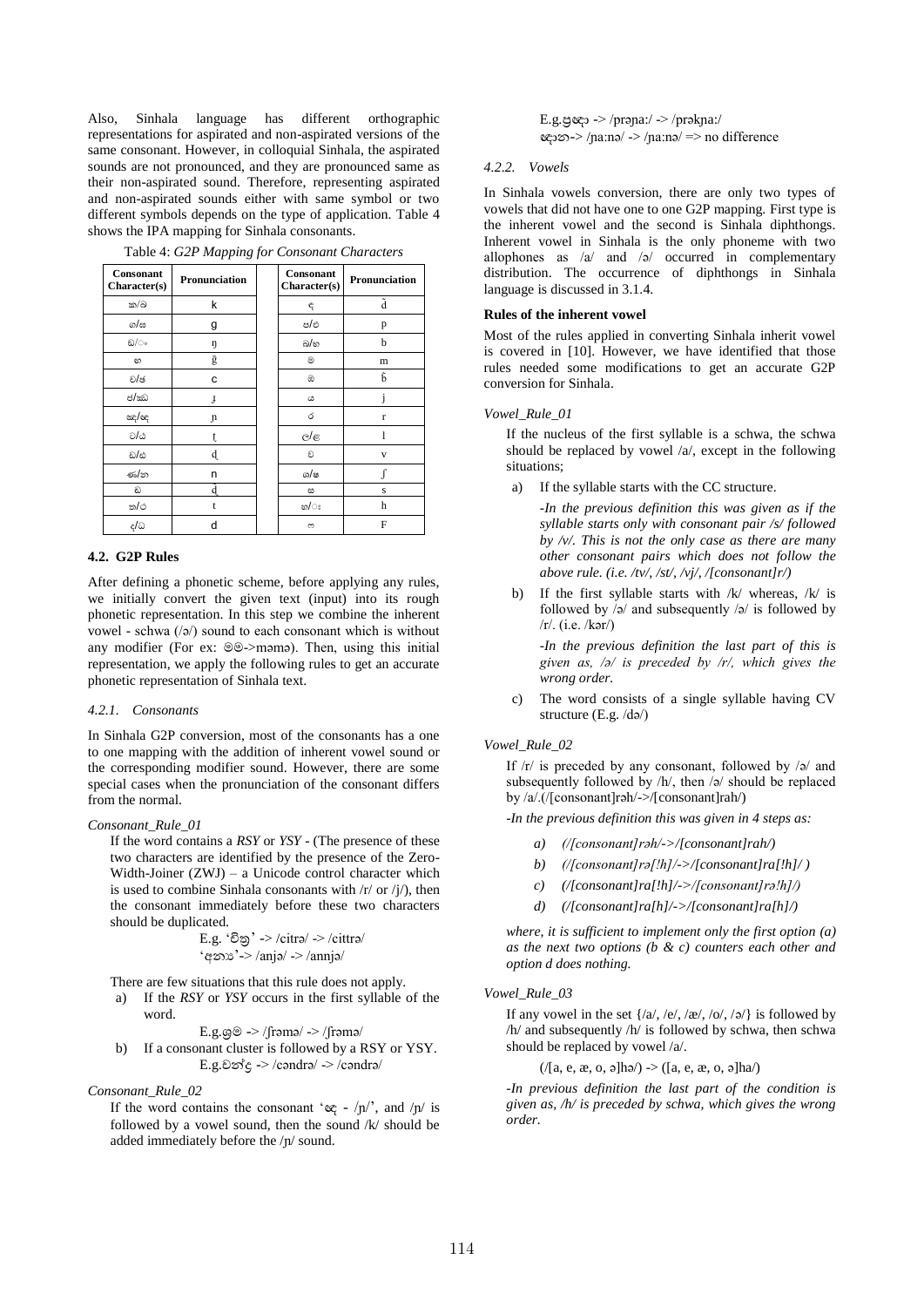## *Vowel\_Rule\_04*

If schwa is followed by a consonant cluster, the schwa should be replaced by /a/.

(/ə[consonant][consonant]/)->(/a[consonant][consonant]/)

## *Vowel\_Rule\_05*

If /ə/ is followed by the word final consonant (without inherent vowel or modifiers), it should be replaced by /a/, except in the situations where the word final consonant is  $/r/$ ,  $/b/$ ,  $/d/$  or  $/t/$ . Further, if a word contains either of these consonant-vowel clusters at the end, the word final position is retained; i.e. /ʃən/, /rəl/, /nəl/, /bəl/, /jəs/, /ʃəl/, /ɖən/, /jəl/, /gən/, /rəs/, /pəl/, /ləs/, nəs//, /kəl/, and /bən/.

 $(|\circ|$ [r, b, d, t]#) -> $(|a|$ [r, b, d, t]#)

#### *Vowel\_Rule\_06*

At the end of a word, if schwa precedes the phoneme sequence /ji/ or /vu/, the schwa should be replaced by /a/

 $(\sqrt{2}j, \text{vu}]/\#$ ) -> $(\sqrt{a}j, \text{vu}]/\#)$ 

*-In the previous definition the rule is defined only for the /ji/ pair. However, it is true to the /vu/ pair also.*

#### *Vowel\_Rule\_07*

If phoneme  $/k/$  is followed by schwa, and subsequent phonemes are /r/ or /l/ followed by /u/, then schwa should be replaced by phoneme /a/.

$$
(\sqrt{k} \mathfrak{s}[r, 1]u') \rightarrow (\sqrt{k}a[r, 1]u')
$$

## *Vowel\_Rule\_08*

Within the given context of following words, /a/ found in phoneme sequence /kal/, (the left-hand side of the arrow) should be changed to /ə/ as shown in the right-hand side.

- /kal(a:|e:|o:)j/->/kəl(a:|e:|o:)j/
- /kale $(m|h)(u|i)/\rightarrow/k$ əle $(m|h)(u|i)/\rightarrow$
- $/kaləh(u|i)$ /->/kəleh $(u|i)$ /
- /kalə/->/kələ/

Table 5: *Sinhala Diphthongs Mapping with Examples*

| <b>Phoneme sequences</b>          | <b>Diphthong</b>         | <b>Example</b>    |
|-----------------------------------|--------------------------|-------------------|
| $/ivu/$ /iv/                      | /iu/                     | 'කිවුවා''කිව්වා'  |
| /i:vu/ /i:v/                      | $/$ i:u $/$              | 'రకిరి'           |
| $/evu/$ /ev/                      | /eu/                     | 'පෙවුවා''පෙව්වා'  |
| /e:vu/ /e:v/                      | /e:u/                    | 'සේව'             |
| /ævu/ /æv/                        | /au/                     | 'ກເຊີຍນ' 'ກເອີຍນ' |
| /æ:vu/ /æ:v/                      | /æ:u/                    | 'බෑවුම' 'ගෑවවා'   |
| $\frac{\partial v}{\partial y}$   | /ou/                     | 'ඔවුන්' 'පොව්ව'   |
| /avu//av/                         | /au/                     | 'කවුද' 'කවපි'     |
| /a:vu//a:v/                       | /axu/                    | 'සාවුරුද්දක්'     |
| /uyi/                             | /ui/                     | 'බතුයි'           |
| $/$ u:yi $/$                      | /uri/                    | 'දූයි'            |
| $\frac{\mathrm{dy}}{\mathrm{dy}}$ | $\overline{\mathrm{o}i}$ | 'පූසොයි'          |
| /o:vi/                            | $/0$ :i $/$              | 'රෝයි'            |
| /ayi/                             | /ai/                     | 'කයි'             |
| /a:yi/                            | /axi/                    | 'මායි'            |
| /eyi/                             | /ei/                     | 'බැලෙයි'          |
| /e:yi/                            | /e:i/                    | 'ගේයි'            |
| /æyi/                             | $/$ æi $/$               | 'ඇයි'             |
| /æ:yi/                            | $\alpha$ :i/             | 'ඇයි'             |

#### **Rules of the diphthongs**

After the above rules were applied, we get a fairly accurate conversion of Sinhala G2P. However, there are some situations where we get a sequence of vowel + semi vowel

together. In Sinhala these vowel + semi vowel sequences are converted into their corresponding diphthongs. Table 5 shows the occurrences of vowel  $+$  semi vowel sequences and the corresponding diphthongs which are used to replace the relevant vowel  $+$  semi vowel pair with examples.

## **5. Evaluation& Discussion**

To evaluate our system, we extracted the most frequent 15,000 words from UCSC 10M Sinhala corpus. The converted word list was given to a linguist to identify errors in the conversion. From the 15,000 words, 428 words were identified as incorrectly converted. A breakdown of the incorrectly identified words is illustrated in table 6.

| Table 6: <i>Error analysis</i> |  |  |  |
|--------------------------------|--|--|--|
|--------------------------------|--|--|--|

| <b>Error</b> type                                | # of words |
|--------------------------------------------------|------------|
| Compound words                                   | 202        |
| Complication with ' $\circ$ ' and inherent vowel | 78         |
| Foreign words                                    | 69         |
| Homographs                                       | 22         |
| Exceptions for the G2P Rules                     | 17         |
| In-Script Variants                               |            |
| $\alpha$ ther                                    |            |

After analyzing the results, we identified that there are some occurrences that cannot be handled with the G2P rules. Hence, we used a lexicon with direct mapping for a finite set of words to resolve the issues discussed in 3.1.1 and exceptions discussed in G2P rules. Issues that cannot be dealt with a lexicon are discussed below.

As a morphologically rich and productive language, Sinhala uses more inflectional and derivational suffixes forming new words. Also in Sinhala, compound words are formed very frequently. When closed compounds are formed with two words containing consonants with inherent vowel, it changes the contexts. However, they are pronounced as separate words. E.g. 'නව' /navə/ and 'කථා' /kata:/ are two words which can be used together to yield the compound word 'නවකතා' /navəkata:/ in which pronunciation of inherent vowel has not been changed and it is a challenge to identify these occurrences.

In some situations, the modifier 'o'  $a$ :/ at the end of a word is pronounced as its short representation  $\alpha$  in Sinhala and sometime the 'ෳ' modifier is omitted from written form also. This misleads the rules to apply the /ə/ inherent. E.g. 'ගත්තතා' is pronounced as /gatta/ and it is incorrectly written as 'ගත්ත' which is converted to /gatta/ according to the G2P rules.

# **6. Conclusion**

In this paper we have discussed how we apply rules in Sinhala G2P conversion. We have enhanced a previously defined set of G2P rules. Our evaluation shows approximately 98% accuracy. To get a better accuracy, we have used a predefined lexicon to convert exceptional cases. This work is available as an online resource at: http://transliteration.sinhala.subasa.lk/

# **7. Acknowledgements**

The authors of this paper would like to thank Language Technology Research Laboratory – University of Colombo School of Computing for the support given to make this work a success.